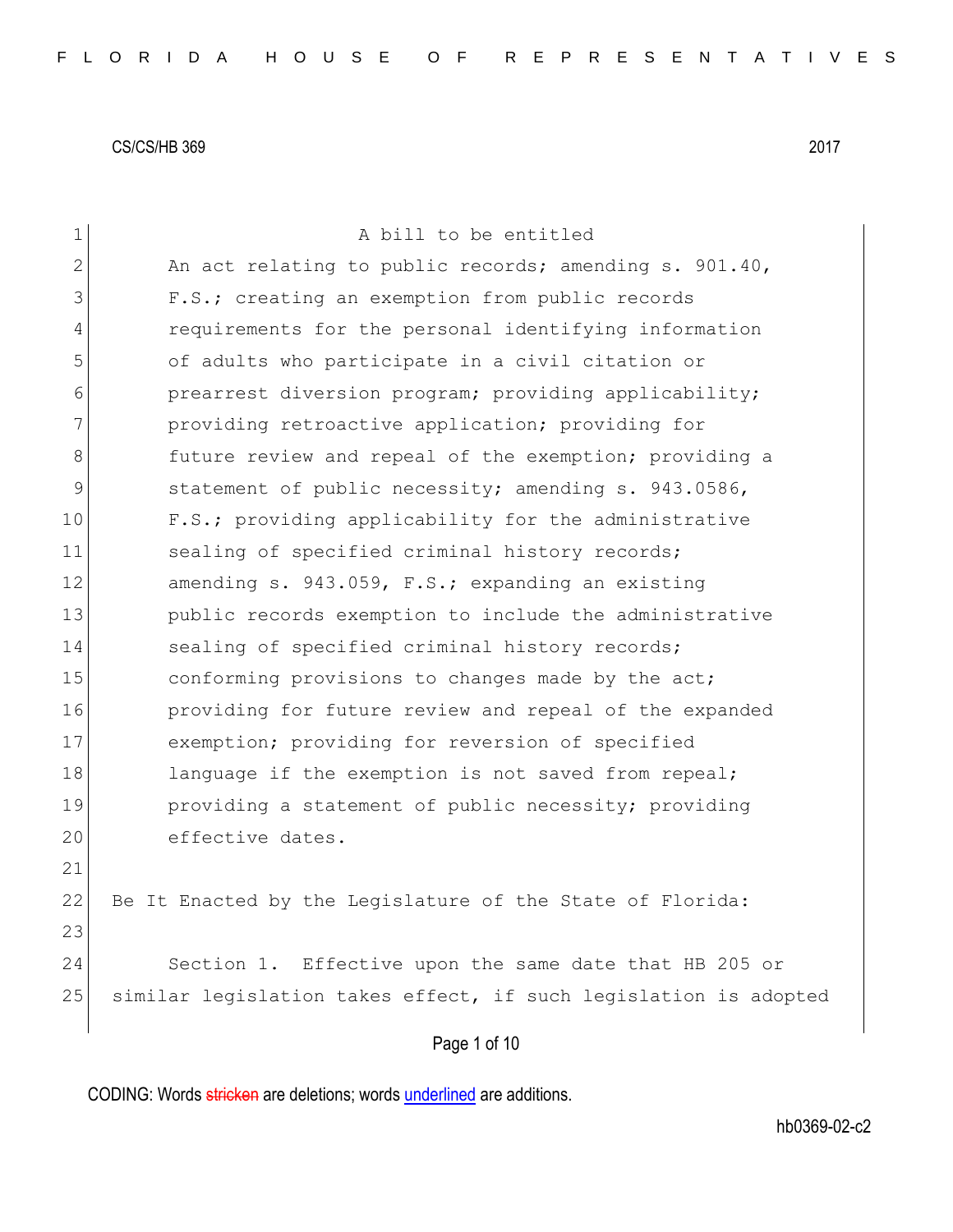26 in the same legislative session or an extension thereof and 27 becomes a law, subsection (6) is added to section 901.40, 28 Florida Statutes, as created by HB 205, 2017 Regular Session, to 29 read: 30 901.40 Prearrest diversion programs.-31 (6) PUBLIC RECORDS EXEMPTION.—The personal identifying 32 information of an adult participating in a civil citation or 33 prearrest diversion program is exempt from s. 119.07(1) and s. 34 24(a), Art. I of the State Constitution. The exemption does not 35 apply to the personal identifying information of an adult who 36 fails to complete the civil citation or prearrest diversion 37 program. This exemption applies to personal identifying 38 information held by a law enforcement agency, a program services 39 provider, a clerk of the circuit court, or the entity operating 40 an adult civil citation or prearrest diversion program before, 41 on, or after the effective date of this exemption. This 42 subsection is subject to the Open Government Sunset Review Act 43 in accordance with s. 119.15 and shall stand repealed on October 44 2, 2022, unless reviewed and saved from such repeal through 45 reenactment by the Legislature. 46 Section 2. Effective upon the same date that HB 205 or 47 similar legislation takes effect, if such legislation is adopted 48 in the same legislative session or an extension thereof and 49 becomes a law: The Legislature finds that it is a public 50 necessity that the personal identifying information of an adult

Page 2 of 10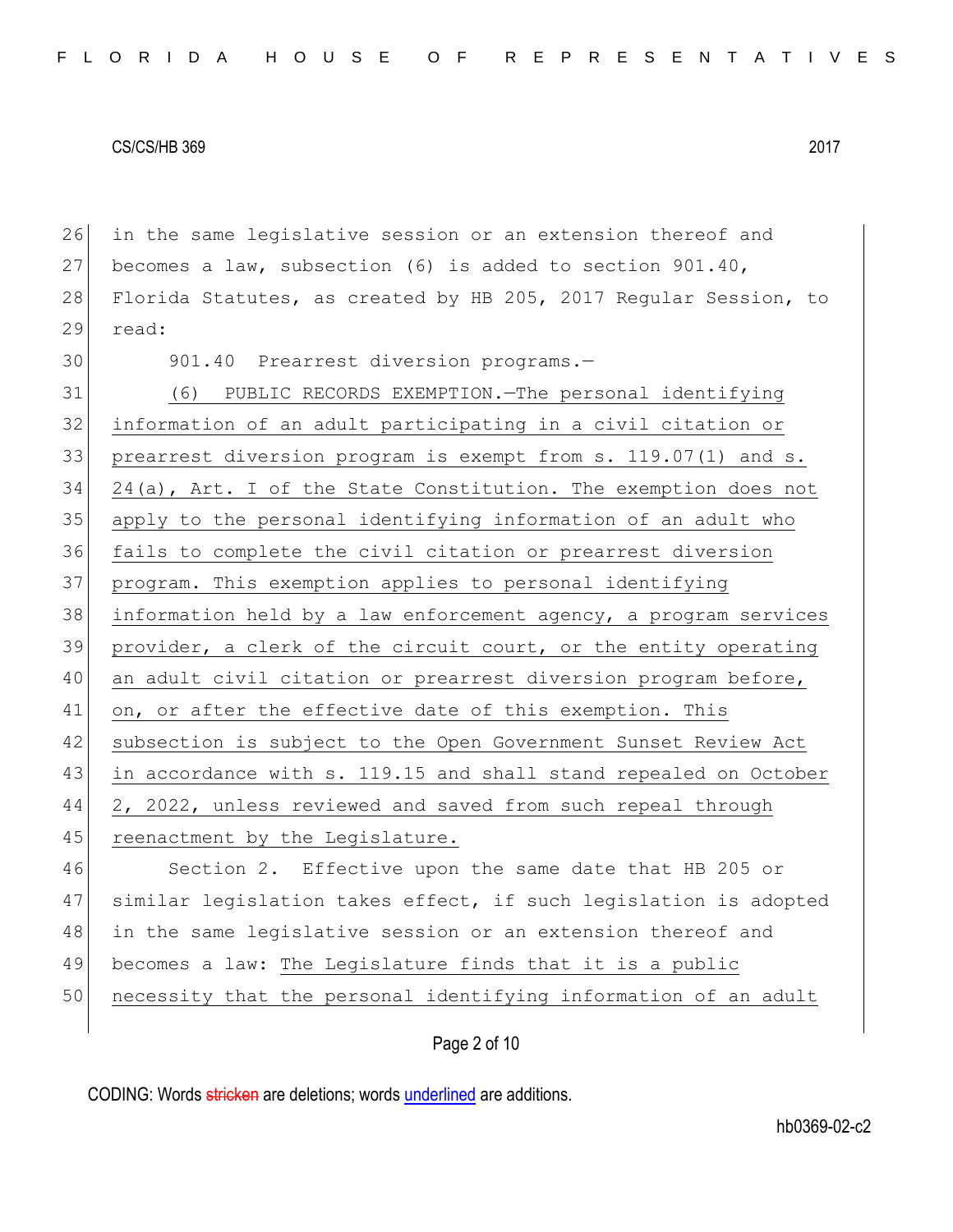| 51 | participating in a civil citation or prearrest diversion program   |
|----|--------------------------------------------------------------------|
| 52 | be exempt from s. $119.07(1)$ , Florida Statutes, and s. $24(a)$ , |
| 53 | Article I of the State Constitution. The exemption does not        |
| 54 | apply to the personal identifying information of an adult who      |
| 55 | fails to complete the civil citation or prearrest diversion        |
| 56 | program. The goal of such programs is to give a second chance to   |
| 57 | adults who commit misdemeanor offenses and allow them the          |
| 58 | opportunity to avoid having an arrest record. Such goal would be   |
| 59 | defeated if the personal identifying information of such adults    |
| 60 | were not exempt from disclosure and, consequently, would create    |
| 61 | negative consequences for these adults. If the public were able    |
| 62 | to obtain the personal identifying information of these adults,    |
| 63 | the disclosure might adversely impact the civil citation or        |
| 64 | prearrest diversion program. For these reasons, the Legislature    |
| 65 | finds that it is a public necessity that the personal              |
| 66 | identifying information of an adult participating in a civil       |
| 67 | citation or prearrest diversion program be exempt from public      |
| 68 | records requirements.                                              |
| 69 | Section 3. Effective July 1, 2018, and only if HB 857 or           |
| 70 | similar legislation is adopted in the same legislative session     |
| 71 | or an extension thereof and becomes a law, subsection (2) is       |
| 72 | added to section 943.0586, Florida Statutes, as created by HB      |
| 73 | 857, 2017 Reqular session, to read:                                |
| 74 | 943.0586 Administrative sealing of criminal history                |
| 75 | records.-                                                          |
|    |                                                                    |

Page 3 of 10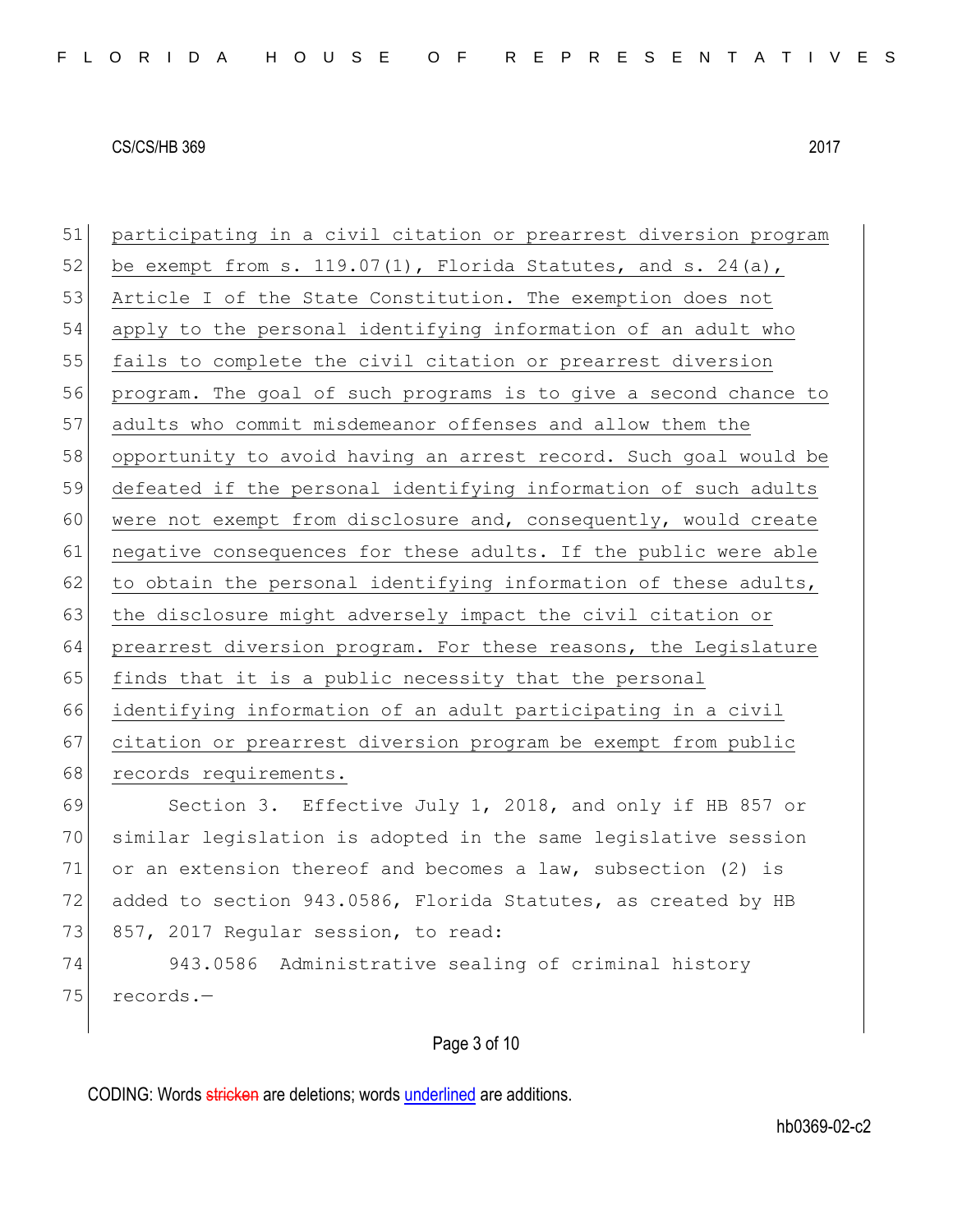76 (2) The sealing under this section of a criminal history 77 record has the same effect as a sealing under s.  $943.059(4)$ . 78 Section 4. Effective July 1, 2018, and only if HB 857 or 79 similar legislation is adopted in the same legislative session 80 or an extension thereof and becomes a law, subsection (4) of 81 section 943.059, Florida Statues, is amended to read: 82 943.059 Court-ordered sealing of criminal history 83 records.—The courts of this state shall continue to have 84 jurisdiction over their own procedures, including the 85 maintenance, sealing, and correction of judicial records 86 containing criminal history information to the extent such 87 procedures are not inconsistent with the conditions, 88 responsibilities, and duties established by this section. Any 89 court of competent jurisdiction may order a criminal justice 90 agency to seal the criminal history record of a minor or an 91 adult who complies with the requirements of this section. The 92 court shall not order a criminal justice agency to seal a 93 criminal history record until the person seeking to seal a 94 criminal history record has applied for and received a 95 certificate of eligibility for sealing pursuant to subsection 96 (2). A criminal history record that relates to a violation of s. 97 393.135, s. 394.4593, s. 787.025, chapter 794, former s. 796.03, 98 s. 800.04, s. 810.14, s. 817.034, s. 825.1025, s. 827.071, 99 chapter 839, s. 847.0133, s. 847.0135, s. 847.0145, s. 893.135,  $100$  s. 916.1075, a violation enumerated in s. 907.041, or any

## Page 4 of 10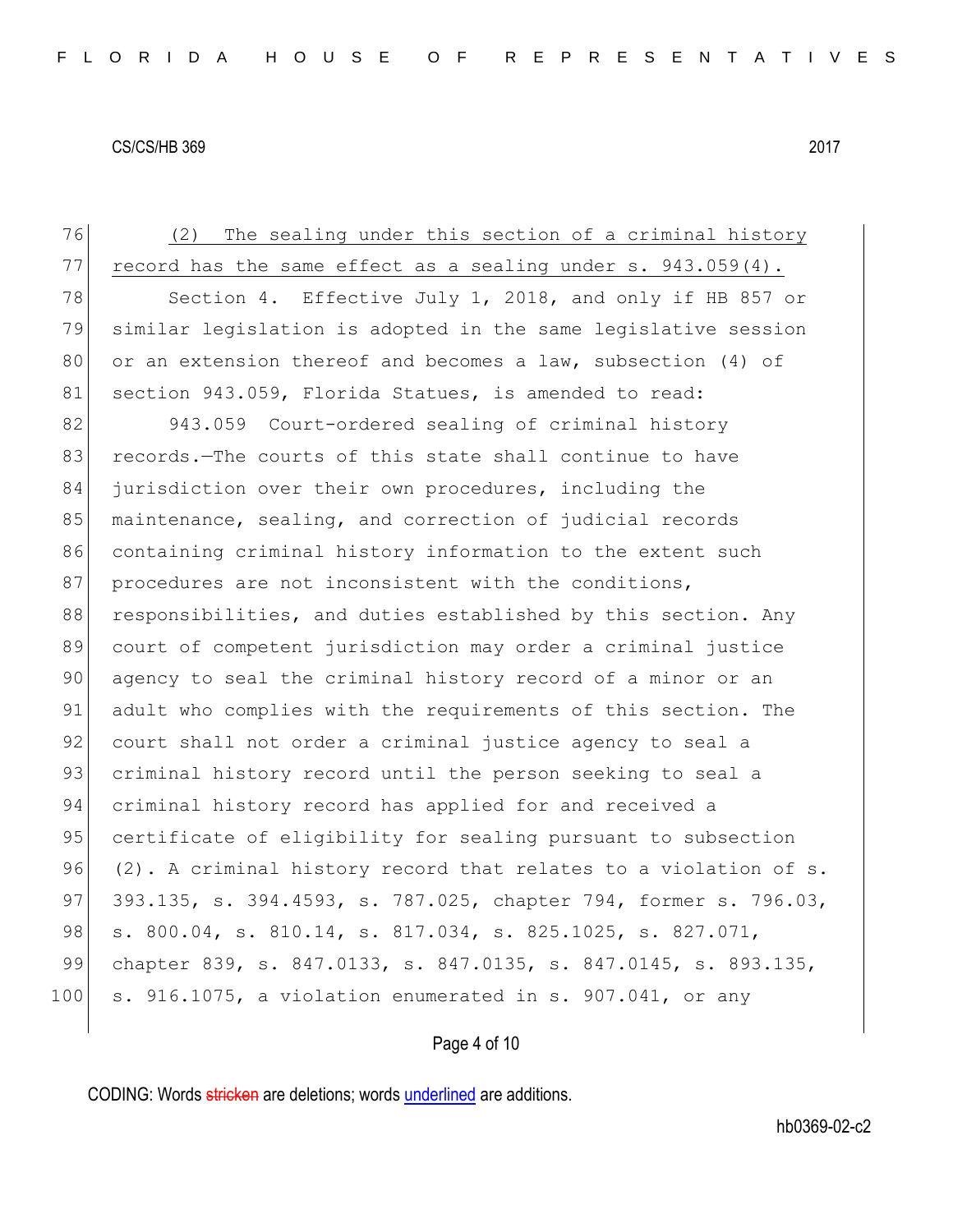101 violation specified as a predicate offense for registration as a 102 sexual predator pursuant to s.  $775.21$ , without regard to whether 103 that offense alone is sufficient to require such registration, 104 or for registration as a sexual offender pursuant to s. 105 943.0435, may not be sealed, without regard to whether 106 adjudication was withheld, if the defendant was found guilty of 107 or pled quilty or nolo contendere to the offense, or if the 108 defendant, as a minor, was found to have committed or pled 109 guilty or nolo contendere to committing the offense as a 110 delinquent act. The court may only order sealing of a criminal 111 history record pertaining to one arrest or one incident of 112 alleged criminal activity, except as provided in this section. 113 The court may, at its sole discretion, order the sealing of a 114 criminal history record pertaining to more than one arrest if 115 the additional arrests directly relate to the original arrest. 116 If the court intends to order the sealing of records pertaining 117 to such additional arrests, such intent must be specified in the 118 order. A criminal justice agency may not seal any record 119 pertaining to such additional arrests if the order to seal does 120 not articulate the intention of the court to seal records 121 pertaining to more than one arrest. This section does not 122 prevent the court from ordering the sealing of only a portion of 123 a criminal history record pertaining to one arrest or one 124 incident of alleged criminal activity. Notwithstanding any law 125 to the contrary, a criminal justice agency may comply with laws,

Page 5 of 10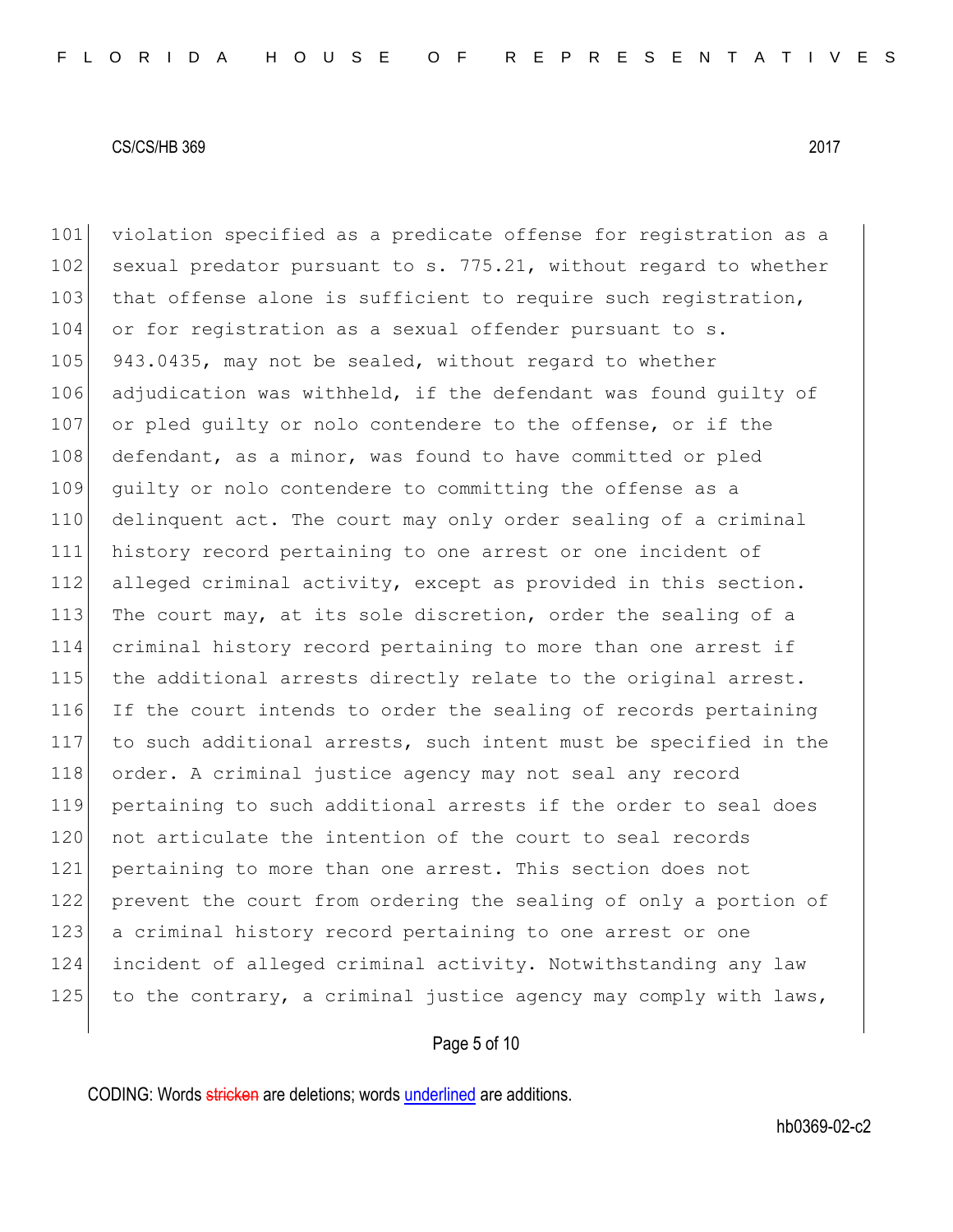126 court orders, and official requests of other jurisdictions 127 relating to sealing, correction, or confidential handling of 128 criminal history records or information derived therefrom. This 129 section does not confer any right to the sealing of any criminal 130 history record, and any request for sealing a criminal history 131 record may be denied at the sole discretion of the court.

132 (4) EFFECT OF CRIMINAL HISTORY RECORD SEALING.—A criminal 133 history record of a minor or an adult which is ordered sealed by 134 a court pursuant to this section or sealed administratively 135 pursuant to s. 943.0586 is confidential and exempt from the 136 provisions of s. 119.07(1) and s. 24(a), Art. I of the State 137 Constitution and is available only to the person who is the 138 subject of the record, to the subject's attorney, to criminal 139 justice agencies for their respective criminal justice purposes, 140 which include conducting a criminal history background check for 141 approval of firearms purchases or transfers as authorized by 142 state or federal law, to judges in the state courts system for 143 the purpose of assisting them in their case-related 144 decisionmaking responsibilities, as set forth in s. 943.053(5), 145 or to those entities set forth in subparagraphs (a)1.,  $4.$ , 5., 146 6., 8., 9., and 10. for their respective licensing, access 147 authorization, and employment purposes.

148 (a) The subject of a criminal history record sealed under 149 this section, s. 943.0586, or under other provisions of law, 150 including former s. 893.14, former s. 901.33, and former s.

Page 6 of 10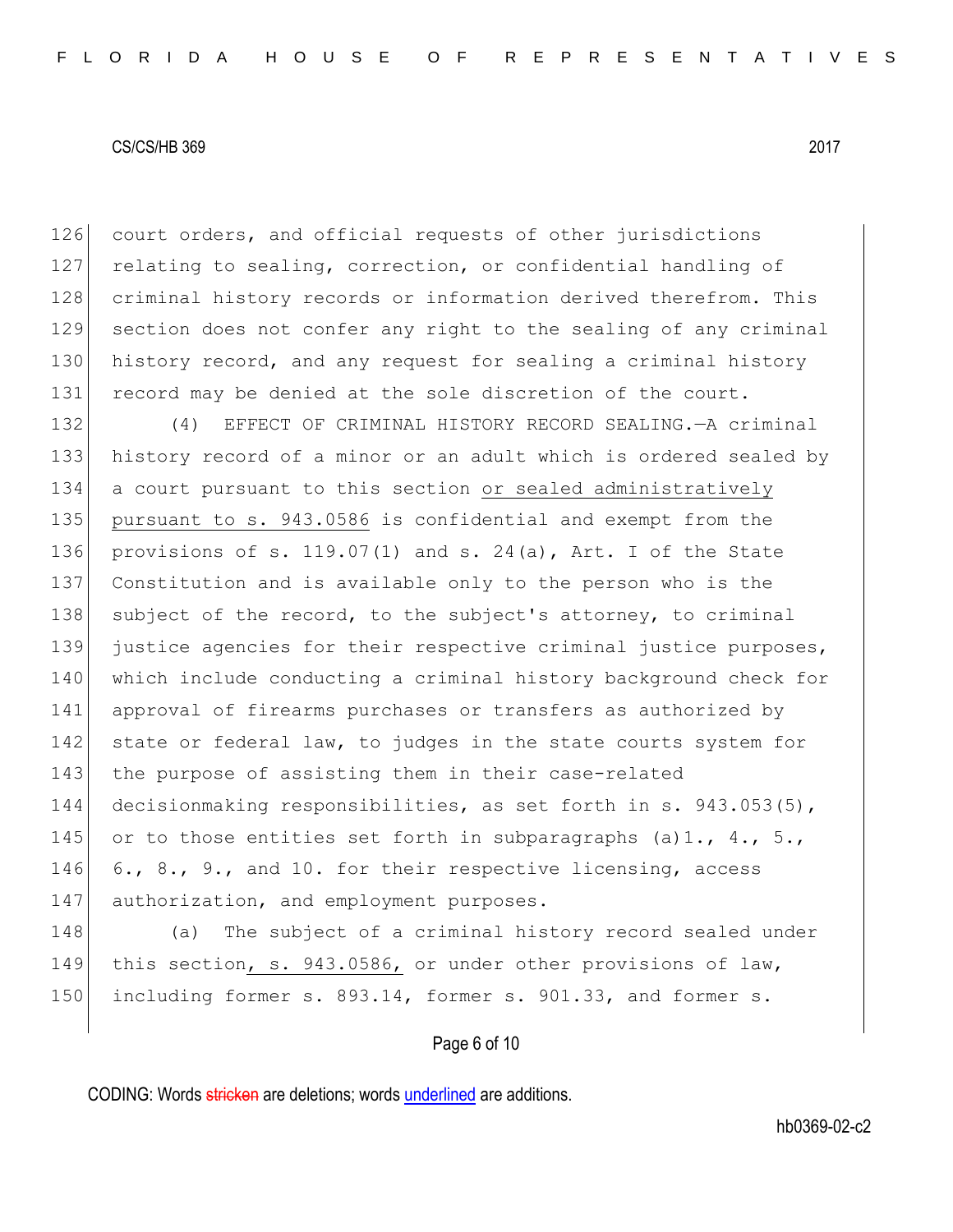151 943.058, may lawfully deny or fail to acknowledge the arrests 152 covered by the sealed record, except when the subject of the 153 record:

154 1. Is a candidate for employment with a criminal justice 155 agency;

156 2. Is a defendant in a criminal prosecution;

157 3. Concurrently or subsequently petitions for relief under 158 this section, s. 943.0583, or s. 943.0585;

159 4. Is a candidate for admission to The Florida Bar;

160 5. Is seeking to be employed or licensed by or to contract 161 with the Department of Children and Families, the Division of 162 Vocational Rehabilitation within the Department of Education, 163 the Agency for Health Care Administration, the Agency for 164 Persons with Disabilities, the Department of Health, the 165 Department of Elderly Affairs, or the Department of Juvenile 166 Justice or to be employed or used by such contractor or licensee 167 in a sensitive position having direct contact with children, the 168 disabled, or the elderly;

169 6. Is seeking to be employed or licensed by the Department 170 of Education, a district school board, a university laboratory 171 school, a charter school, a private or parochial school, or a 172 local governmental entity that licenses child care facilities;

173 7. Is attempting to purchase a firearm from a licensed 174 importer, licensed manufacturer, or licensed dealer and is 175 subject to a criminal history check under state or federal law;

## Page 7 of 10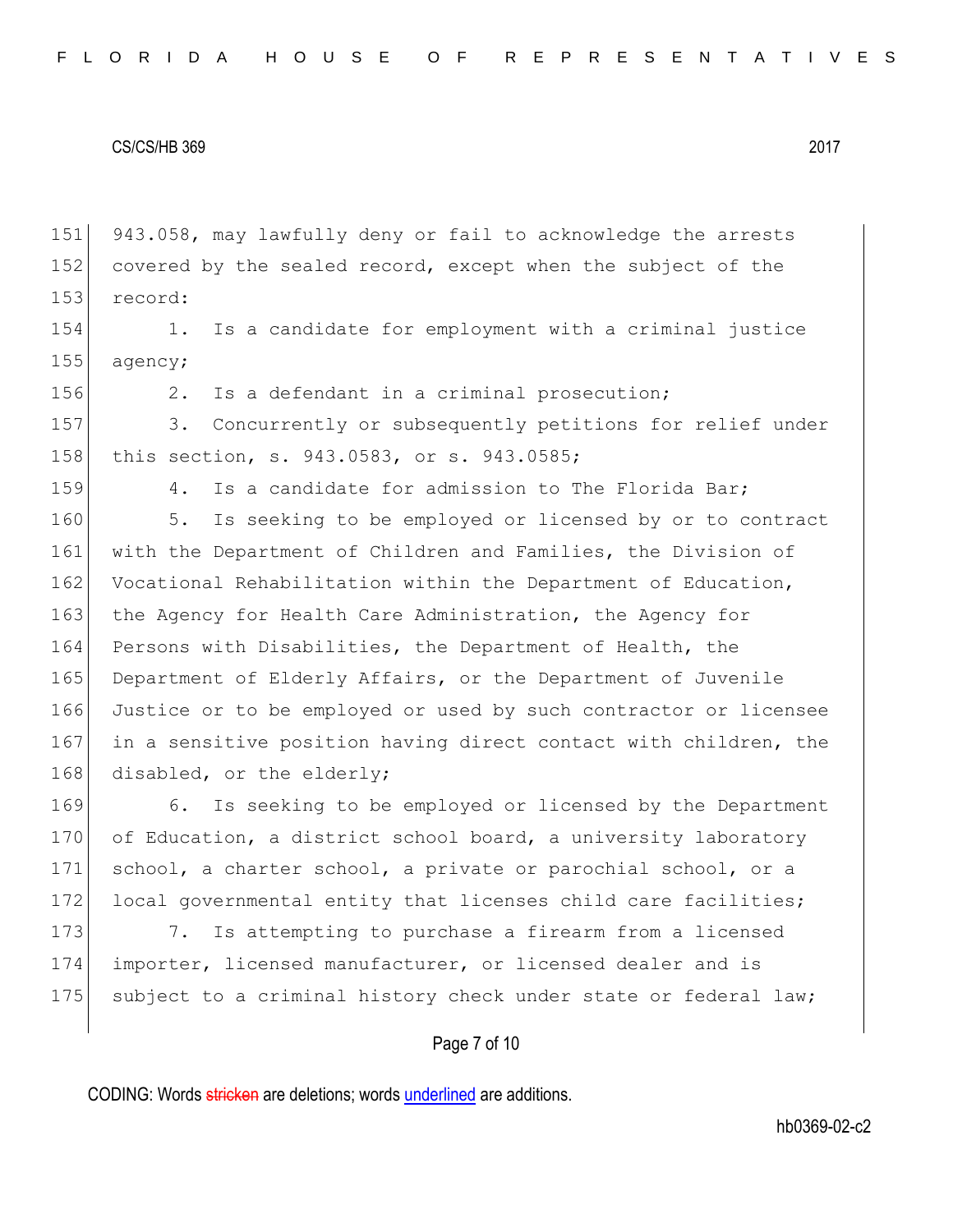176 8. Is seeking to be licensed by the Division of Insurance 177 Agent and Agency Services within the Department of Financial 178 Services;

179 9. Is seeking to be appointed as a quardian pursuant to s. 180 744.3125; or

181 10. Is seeking to be licensed by the Bureau of License 182 Issuance of the Division of Licensing within the Department of 183 Agriculture and Consumer Services to carry a concealed weapon or 184 concealed firearm. This subparagraph applies only in the 185 determination of an applicant's eligibility under s. 790.06.

186 (b) Subject to the exceptions in paragraph (a), a person 187 who has been granted a sealing under this section, s. 943.0586, 188 former s. 893.14, former s. 901.33, or former s. 943.058 may not 189 be held under any provision of law of this state to commit 190 perjury or to be otherwise liable for giving a false statement 191 by reason of such person's failure to recite or acknowledge a 192 sealed criminal history record.

193 (c) Information relating to the existence of a sealed 194 criminal record provided in accordance with the provisions of 195 paragraph (a) is confidential and exempt from the provisions of 196 s. 119.07(1) and s. 24(a), Art. I of the State Constitution, 197 except that the department shall disclose the sealed criminal 198 history record to the entities set forth in subparagraphs (a)1., 199 4., 5., 6., 8., 9., and 10. for their respective licensing, 200 access authorization, and employment purposes. An employee of an

## Page 8 of 10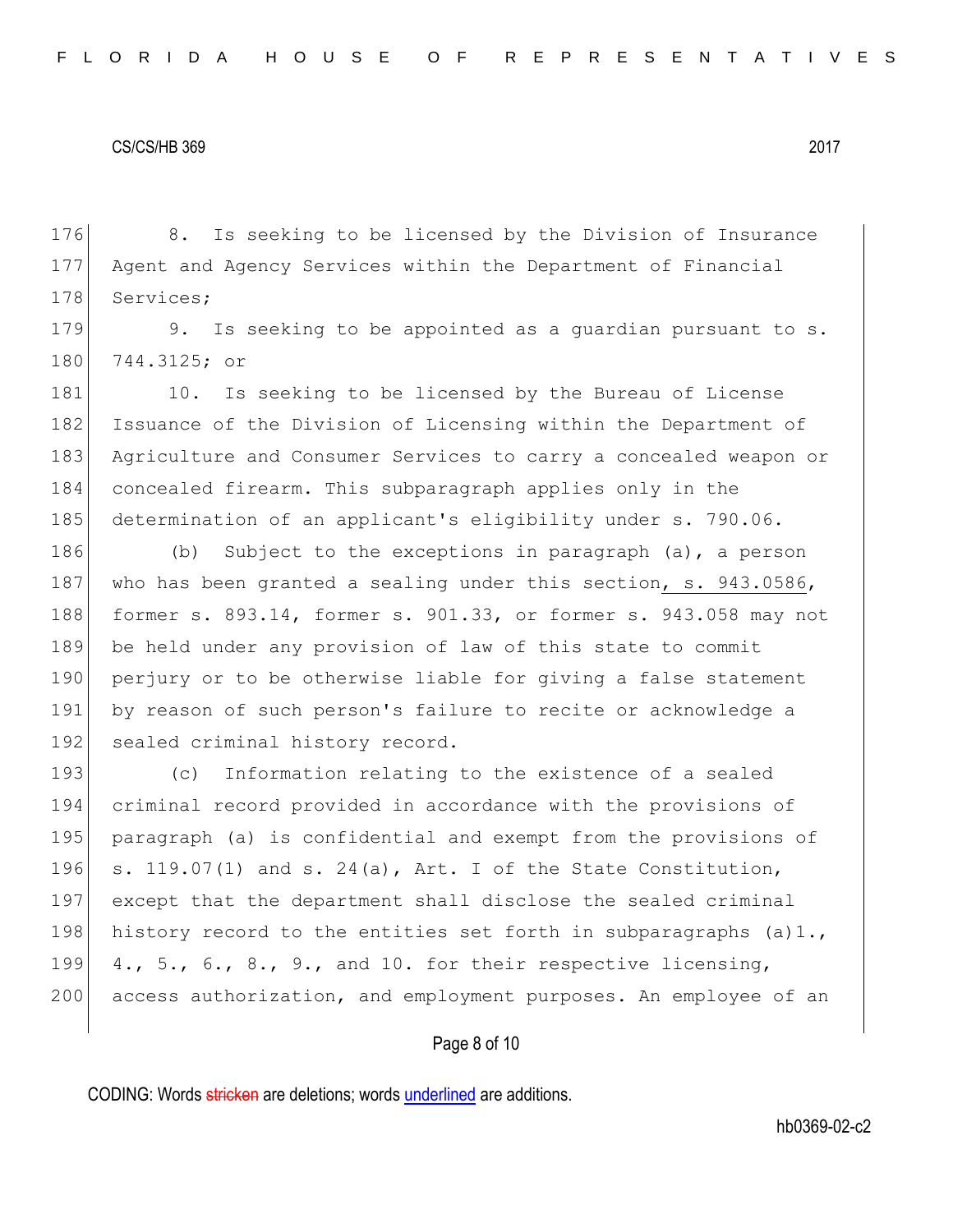201 entity set forth in subparagraph  $(a)1$ ., subparagraph  $(a)4$ ., 202 subparagraph (a)5., subparagraph (a)6., subparagraph (a)8., 203 subparagraph (a)  $9.$ , or subparagraph (a) 10. may not disclose 204 information relating to the existence of a sealed criminal 205 history record of a person seeking employment, access 206 authorization, or licensure with such entity or contractor, 207 except to the person to whom the criminal history record relates 208 or to persons having direct responsibility for employment, 209 access authorization, or licensure decisions. A person who 210 violates the provisions of this paragraph commits a misdemeanor 211 of the first degree, punishable as provided in s. 775.082 or s. 212 775.083.

213 (d) The expansion of the public records exemption under 214 this subsection to include records sealed administratively under 215 s. 943.0586 is subject to the Open Government Sunset Review Act 216 in accordance with s. 119.15 and shall stand repealed on October 217 2, 2023, unless reviewed and saved from repeal through 218 reenactment by the Legislature. If the expansion of the 219 exemption is not saved from repeal, this subsection shall revert 220 to that in existence on June 30, 2017, except that any 221 amendments to such text other than by this act shall be 222 preserved and continue to operate to the extent that such 223 amendments are not dependent upon the portions of text which 224 expire pursuant to this paragraph. 225 Section 5. Effective July 1, 2018, and only if HB 857 or

Page 9 of 10